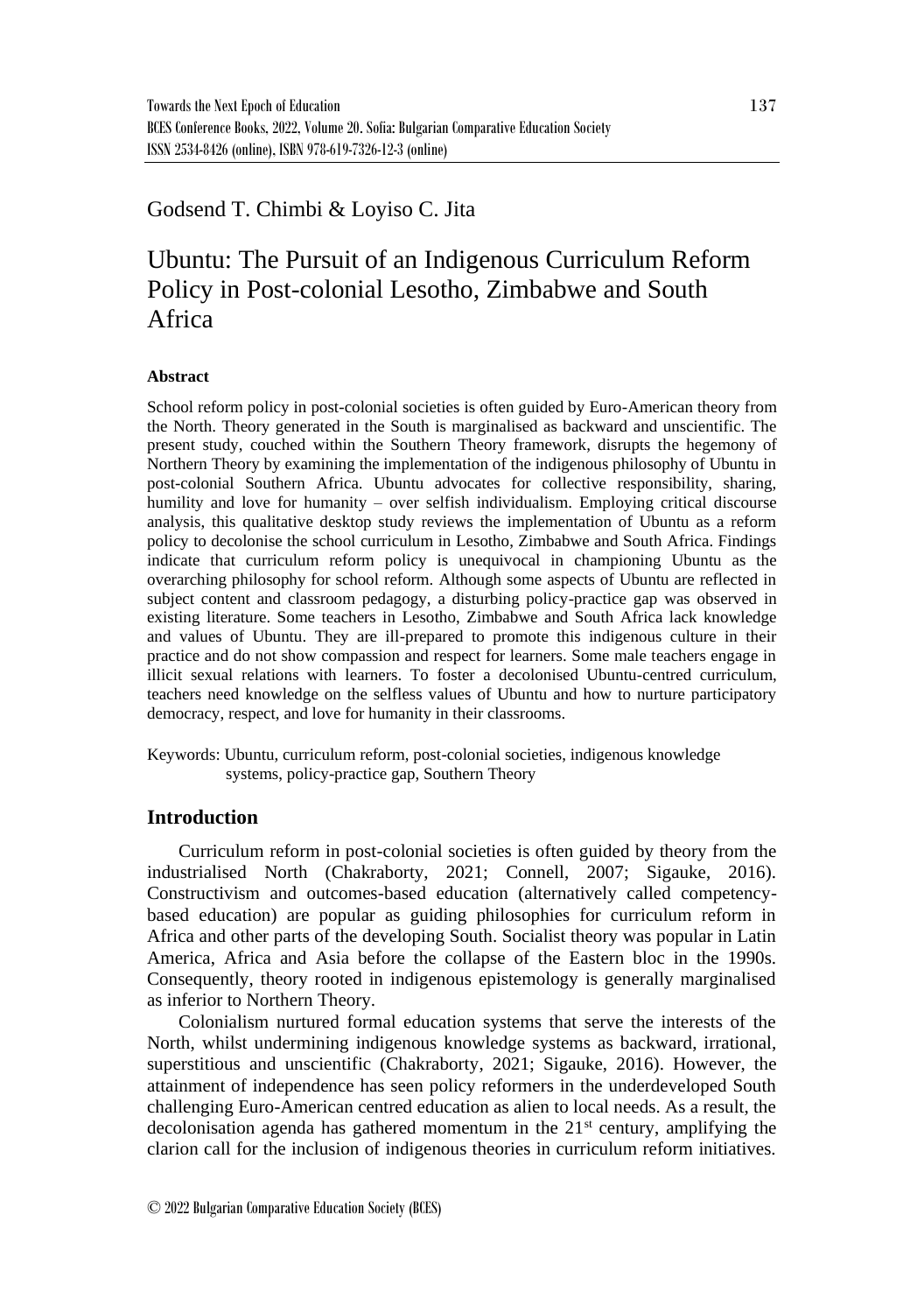Ubuntu is one indigenous theory that has captured the attention of policy reformers in the South.

Ubuntu is a supra-national pre-colonial ideology, the Bantu people of sub-Saharan Africa shared before the advent of  $19<sup>th</sup>$  century imperialism, which divided Africa into modern nation states. Ubuntu is a word from the Nguni language family (IsiNdebele, IsiSwati, IsiXhosa and IsiZulu) of Southern African meaning humanity, humility, kindness and generosity (Bangura, 2009). This ideology stresses cooperation, communitarianism, tolerance, and love for fellow humans. The Shona of Zimbabwe call this shared way of life 'Unhu'. The Sotho of Lesotho refer to it as 'Botho', the Chewa/Nyanja of Malawi and Zambia call it 'Umnthu', while the Banyambo of Northern Tanzania and the Baganda of Uganda term it 'Obuntu'. The Nguni say "Umuntu ngumuntu ngabantu" – translating to "a person is a person through other persons". Bangura (2009, pp. 35-36) summarises it: "To be human is to affirm one's humanity by recognizing the humanity of others in its infinite variety of content and form". This maxim is the cornerstone of African way of life and spirituality which recognises linguistic, historical and cultural diversity.

Despite the socio-politico-economic dislocations and distortions caused by colonialism, the Bantu of sub-Saharan Africa continue to share the values of Ubuntu. It an umbilical cord unifying the different Bantu groups. Ubuntu assumes the supremacy of collective solidarity over individualism by emphasising that "I am because we are, we are because I am" (Murove, 2014, p. 36). Without other people a Bantu is incomplete, underscoring the importance of self because of others.

In pursuit of the decolonisation agenda, post-colonial curriculum reform in Southern Africa adopted Ubuntu as the guiding philosophy for school reform, albeit at different times and in unique contexts. After Lesotho gained independence in 1966, it sought to reform its education in line with values of Ubuntu. Zimbabwe and South Africa also adopted Ubuntu as the overarching reform philosophy after independence in 1980 and 1994, respectively. Despite this common policy position, Ubuntu seems not to have gained much traction in the three countries' classrooms. School knowledge and classroom practice remain largely Anglicised and Euro-American-centric.

#### **Purpose of the study**

Theory generated in the South remains marginalised while Euro-American epistemology dominates academia and school reform. Education systems in Southern African countries remain grounded in Western theory marginalising indigenous knowledge. Since the attainment of political independence, the knowledge landscape appears not to have changed much in most post-colonial societies. Chakraborty (2021, p. 55) proposes that: "Theory has to be decolonized, de-prejudicized, de-jargonized…shorn off its usual halo in the academia and its selfpatting, world-conquering pretensions". The tentacles of Northern Theory continue to hold Southern Theory captive.

This paper views Ubuntu as a counter-hegemonic ideology to the pervasive perpetuation of unequal epistemic power relations between the developed North and the underdeveloped South. Despite curriculum reform proclamations by governments in Southern Africa, indigenous knowledge systems remain peripheralised. Western epistemology dominates the theory of knowing. The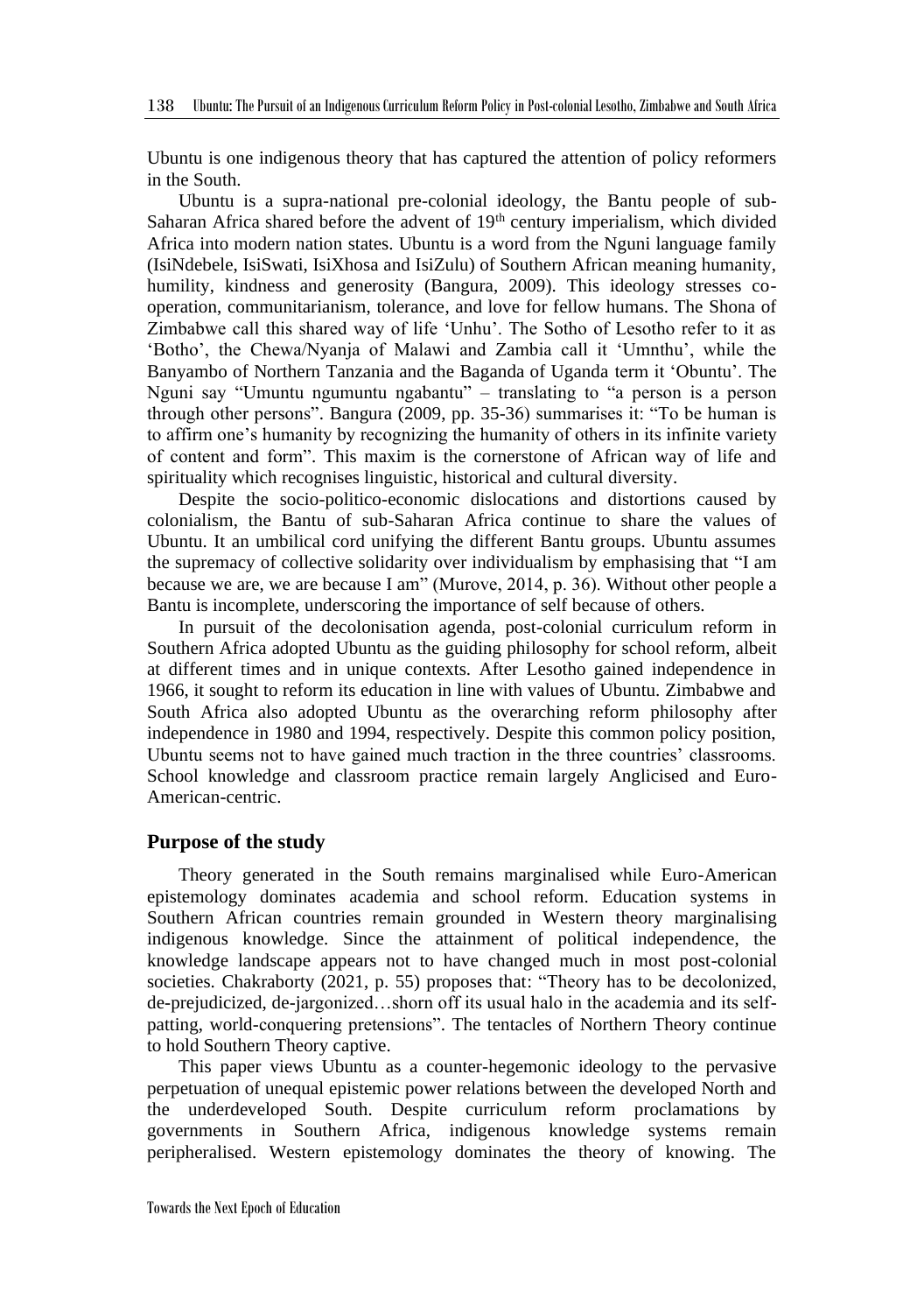purpose of this paper, therefore, is to interrogate the extent to which curriculum reform in Lesotho, Zimbabwe and South Africa has attained the values of Ubuntu promulgated in official reform policy. Thus, the research question directing this paper is: To what extent are teachers promoting the values of Ubuntu in their classroom practice?

#### **Ubuntu as a guiding philosophy**

Serious efforts to pursue Ubuntu can be traced to Lesotho's adoption of the policy of Education with Production (EWP) in 1978. EWP promoted group solidarity, co-operation, and self-reliance among learners (Tlali, 2018). In 2000 Lesotho universalised primary education in pursuit of equality and social justice. "But proper implementation of these policy statements has, up to now, been frustrated by lack of logistical support and problems of attitudes among the people", notes Tlali (2018, p. 40). Lesotho's current Curriculum and Assessment Policy (CAP) "is derived from the Basotho philosophical statements of justice, equality, peace, prosperity, participatory democracy and mutual co-existence which underpin their way of life… these principles form the core of Basotho national consciousness" (MoET, 2009, p. 3). Ubuntu, therefore, is Lesotho's cross-cutting philosophy for current curriculum reform.

When Zimbabwe attained independence in 1980, the government rejected Ubuntu as the guiding philosophy for post-war reconstruction (Samkange  $\&$ Samkange, 1980). It borrowed scientific socialism from the Soviet Union as the national reform ideology. But the fall of communism in Eastern Europe in the 1990s, forced policy makers in Zimbabwe to rethink the nation's philosophy for curriculum reform. Consequently, Zimbabwe's New Curriculum Framework 2015- 2022 states that: "Every curriculum must have an underpinning philosophy and a set of principles which are ideals and beliefs considered important by society and educational practitioners... The country's values and principles are largely traceable to *Unhu/Ubuntu/Vumunhu* philosophy" (MOPSE, 2015, p. 13).

In South Africa the pursuit of Ubuntu as a guiding philosophy for political and educational reform is traceable to the collapse of apartheid in 1994 and the setting up of the Truth and Reconciliation Commission (TRC) in 1996. The TRC opened dialogue for peace, forgiveness, and unity among the previously warring races and groups. It also encouraged tolerance, humility, and love for humanity, in place of hatred and violence. Post-apartheid reforms in South Africa that include the Constitution of the Republic (Act 108 of 1996), the Outcomes-Based Education (OBE), National Curriculum Statements (NCS) to the current Curriculum and Assessment Policy Statement (CAPS) are all strongly informed by Ubuntu. These reform documents redress the inequalities of apartheid by promoting social justice. The CAPS document currently guiding curriculum reform is anchored in Ubuntu, as it seeks to "heal the divisions of the past and establish a society based on democratic values…by ensuring that the educational imbalances of the past are redressed and valuing indigenous knowledge systems…" (DBE, 2011, p. 5).

Curriculum reform policy in South Africa, as in Lesotho and Zimbabwe, is guided by Ubuntu philosophy.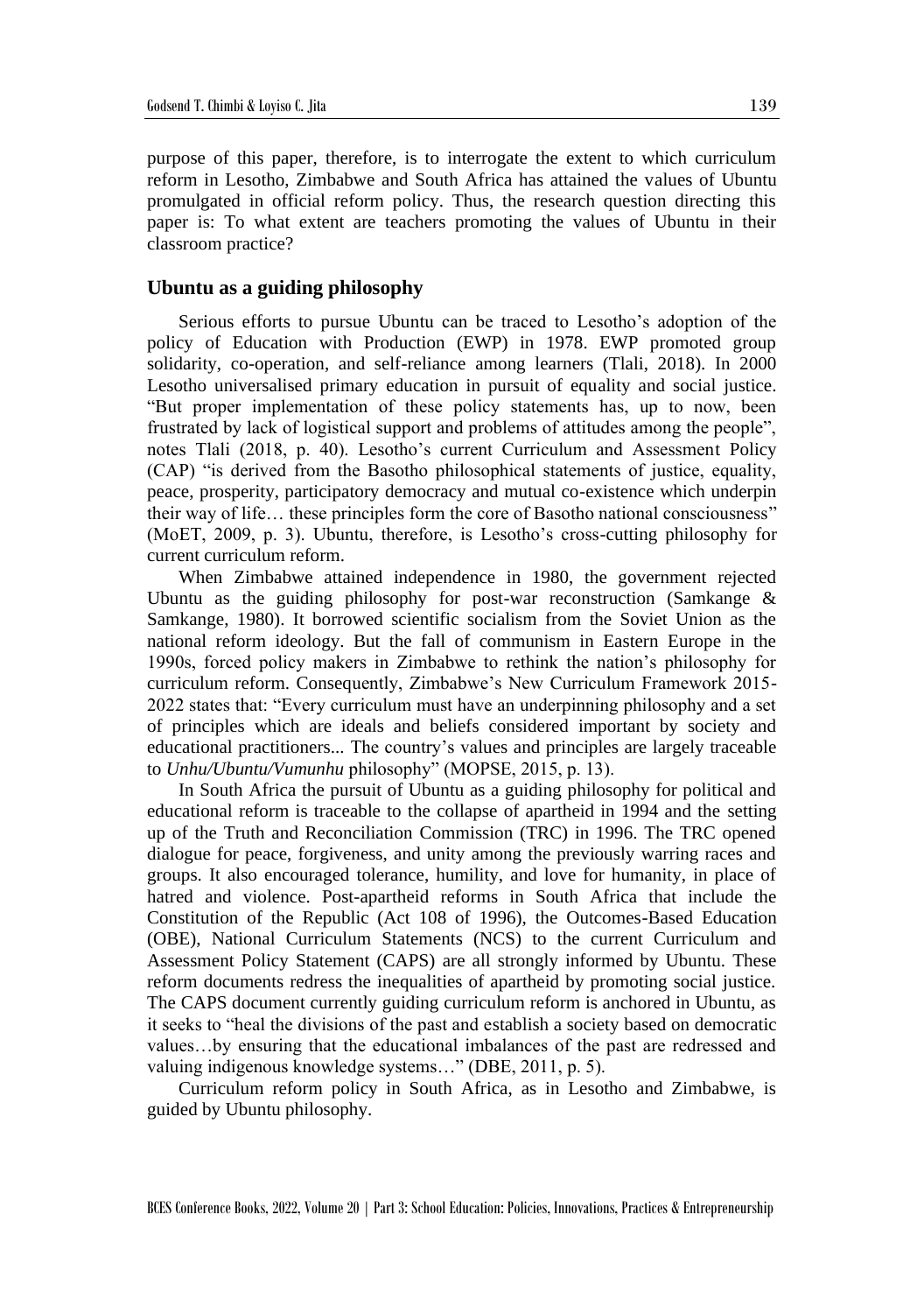#### **Theoretical grounding**

This paper is grounded in Southern Theory to disrupt the dominance of Northern Theory in post-colonial curriculum reform discourse. Connell (2007) developed Southern Theory to challenge existing global dependency on theory from the metropolitan North. Southern Theory draws from previously neglected indigenous knowledge systems and anti-imperialist struggles. It generates novel philosophical lenses that decolonise the curriculum and open space for indigenous theory to guide school reform. Ubuntu, a strand of Southern Theory originating from Africa, reframes curriculum reform from a non-Western perspective.

Southern Theory was found appropriate in illuminating this study because current curriculum reforms in Lesotho, Zimbabwe and South Africa seek to liberate education from Euro-American hegemony. The three countries are contributing to the decolonisation agenda by promoting Ubuntu as the philosophy for curriculum reform. Ubuntu is rooted in indigenous African knowledge systems and offers a paradigm shift from Northern Theory. Besides reducing dependency on Western epistemology, Southern Theory elevates the philosophy of formerly colonised people to competing status with northern epistemology.

#### **Methodology**

This qualitative desktop study uses words, concepts, and terminologies as evidence, instead of numerical data. An electronic search on Goggle Scholar was guided by three key phrases – 'Ubuntu in Lesotho', 'Ubuntu in Zimbabwe' and 'Ubuntu in South Africa'. Studies published between 2000 and 2021 on the implementation of Ubuntu as the philosophy for curriculum reform in the three countries were selected and critiqued in search for themes and patterns. Data collection and analysis took place concurrently and iteratively.

The research design for this study is critical discourse analysis (CDA). CDA is concerned with unequal power relations and injustice between powerful and powerless nations. Mullet (2018, p. 116) explains that "Critical discourse analysis (CDA) is a qualitative analytical approach for critically describing, interpreting, and explaining the ways in which discourses construct, maintain, and legitimize social inequalities". CDA assumes that knowledge empowers and frees the oppressed through self-awareness and reflection. This design guides the review of literature published on the implementation of Ubuntu as a counter hegemonic ideology for curriculum reform theory from the North.

#### **Findings**

Existing literature on Ubuntu as an overarching indigenous curriculum reform philosophy in post-colonial Lesotho, Zimbabwe and South Africa shows that the three countries are still struggling to institutionalise this Southern Theory in their classrooms.

#### *Lesotho's snail-pace progress*

Reform philosophy in Lesotho, as outlined in the CAP document, is anchored in Ubuntu policy statements of equality, social justice, peace, prosperity, mutual co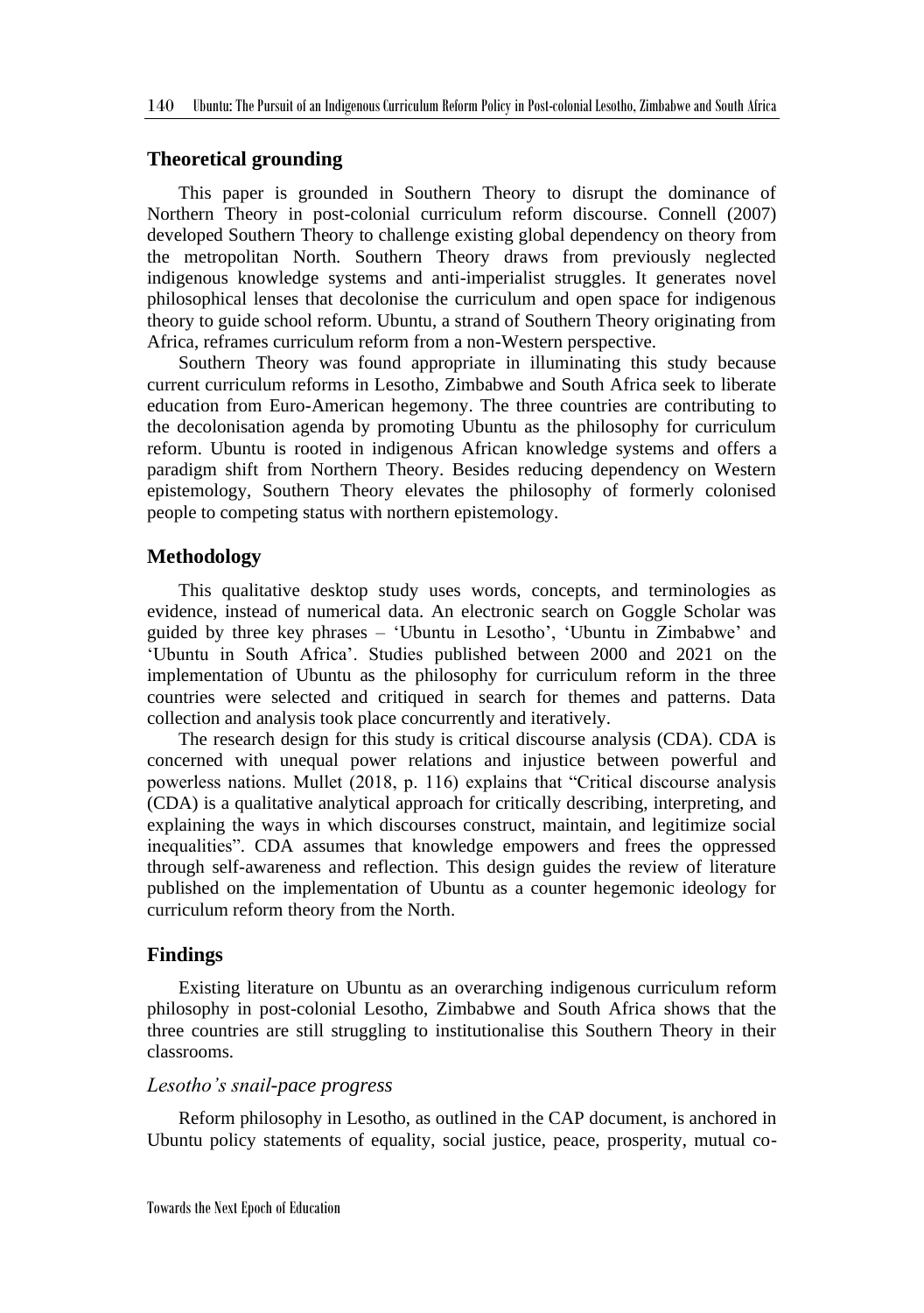existence and participatory democracy (MoET, 2009). But existing research (Lepotho, 2021; Mokolatsie, 2019; Tlali, 2018) shows a disturbing policy-practice gap. Despite policy proclamations to cultivate a culture of communitarianism and collective responsibility, curriculum practice in Lesotho remains largely Euro-American centred.

Missionary influence in schools and Christian ethos continue to undermine efforts to institutionalise Ubuntu in Lesotho schools. "Christian schools inculcated what was seen to be a new and better way of life, founded upon a blend of Christian Protestant teachings, [and] a strong belief in the progress of the West", notes Gill (1992) cited in Mokolatsie (2019, p. 54). Christianity promotes Western values while marginalising traditional African religion (an intrinsic component of Ubuntu) as superstitious and demonic.

Some teachers and learners in Lesotho reflect negative attitudes towards learners with special needs. Lepotho (2021, p. 100) found that "children with special needs encountered difficulty in social interactions with regular class peers and teachers. They were often laughed at or devalued… they experience low acceptance by peers, loneliness, rejection and bullying". Ubuntu does not encourage any form of discrimination because "your child is also my child".

#### *Zimbabwe struggles to institutionalise Ubuntu*

Policy declares that Ubuntu is the cross-cutting philosophy for Zimbabwe's New Curriculum Framework 2015-2022 (MOPSE, 2015). But efforts to 'Ubuntulise' the curriculum have mainly focused on Heritage Studies, History and Social Studies. However, some progressive indigenous language teachers are using traditional Shona novels to promote Ubuntu attributes of hard work, solidarity, honesty, and perseverance (Viriri  $\&$  Viriri, 2018). Geography teachers are also utilising indigenous knowledge to conscientise learners on traditional methods for rainfall prediction and climate change mitigation. Risiro (2019, pp. 32-33) notes that:

*When learners associate what is learnt from school with their experiences in the community, learning becomes more interesting… the integration of indigenous knowledge into the school curriculum contributes to the generation of new knowledge and the creation of a curriculum that is inclusive...*

Nonetheless, the implementation of Ubuntu in Zimbabwean classrooms remains a challenge to most teachers. Obstacles faced by teachers range from limited knowledge, resource shortages, negative attitudes, urbanisation and lack of indigenous experts. Risiro (2019, p. 35) observes that: "The teachers are not fully knowledgeable of the Indigenous Knowledge content to be taught due to a lack of documented sources to which they can refer". Teachers' meager salaries and a deteriorating national economy also contribute to the failure to institutionalise Ubuntu in Zimbabwean schools. Christianity, the major religion in Zimbabwe, overrides indigenous traditions like Ubuntu which are regarded as backward and unscientific.

#### *Ubuntu and decoloniality in South Africa*

In a study on the use of indigenous games to decolonise mathematics pedagogy in South Africa, Nxumalo and Mncube (2019, p. 113) established that: "The games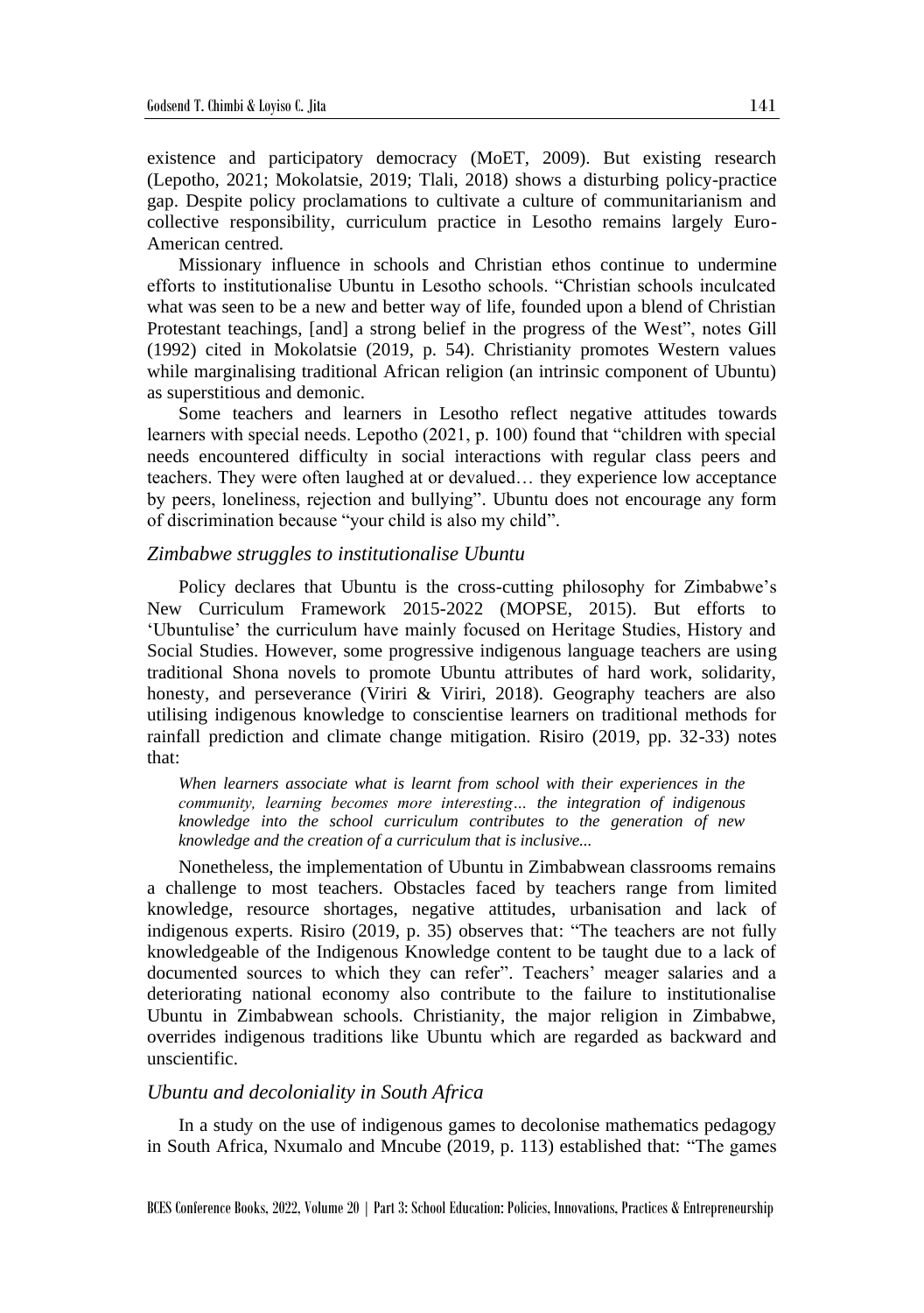build a sense of collective and collaborative spirit by teaching African children to embrace the values of selflessness, commitment to the bigger picture and sharing in order to survive". These games discourage individualism and teach learners team spirit. However, the major setback is that not all teachers are conversant with indigenous games because most of them grew up in urban areas where the games are no longer played.

But a study conducted in the Eastern Cape Province by Chidziva (2021) shows that mathematics teachers are successfully integrating Ubuntu principles in their practice. Ubuntu values of solidarity, care, patience, and respect empower learners to support each other in learning mathematics. Passive learners participated during lessons because Ubuntu encourages "the active participation of community members for the well-being of that community" (Chidziva, 2021, p. 276).

Despite policy efforts to promote Ubuntu, some schools in South Africa are not doing much to cultivate the values of compassion and humanness. Some schools in KwaZulu-Natal were not providing adequate psychosocial support for orphaned and vulnerable children, because Ubuntu values of caring for the weak and marginalised are being eroded by westernisation and urbanisation (Makhonza et al., 2019). For instance, beneficiaries of a school feeding scheme complained that teachers often insult them with comments like: "If the way you eat here at school matched your performance, we were all going to be happy" (Makhonza et al., 2019, p. 13527). Another learner added that: "Teachers should treat us as human beings, even if we struggle in class we still need to be respected".

#### **Discussion**

A common thread emerging from this discourse analysis is that some teachers in Lesotho, Zimbabwe and South Africa lack knowledge and values of Ubuntu. They do not show compassion and respect for learners. Ubuntu teaches that: "It takes a whole village to raise a child"; "your child is also my child"; and "your pain is my pain" (Murove, 2014). However, some teachers neglect learners. Others physically and emotionally abuse them. One learner protested: "Some teachers cannot teach Ubuntu because they do not have the Ubuntu qualities, they propose love to school pupils" (Viriri & Viriri, 2018, p. 111). This unprofessional behaviour undermines Ubuntu in schools and discredits teachers as role models.

Critics question the wisdom of reviving Ubuntu arguing that it is rooted "in traditional community settings characteristic of the past and no longer possible in modern complex mobile communities" (Mokolatsie, 2019, p. 142). Core Ubuntu ethos like group consensus and prioritising community before individual interests, are difficult to realise. There appears to be some romanticisation of Ubuntu which glorifies the past while understating some negative practices prevalent in precolonial Africa – like social class inequalities, slavery, gender discrimination, and civil wars. However, proponents of Ubuntu, like Chidziva (2021), Mokolatsie (2019) and Sigauke (2016), argue that this humane culture is what contemporary societies (that are egoistic and deeply divided) need to reignite the love for humanity.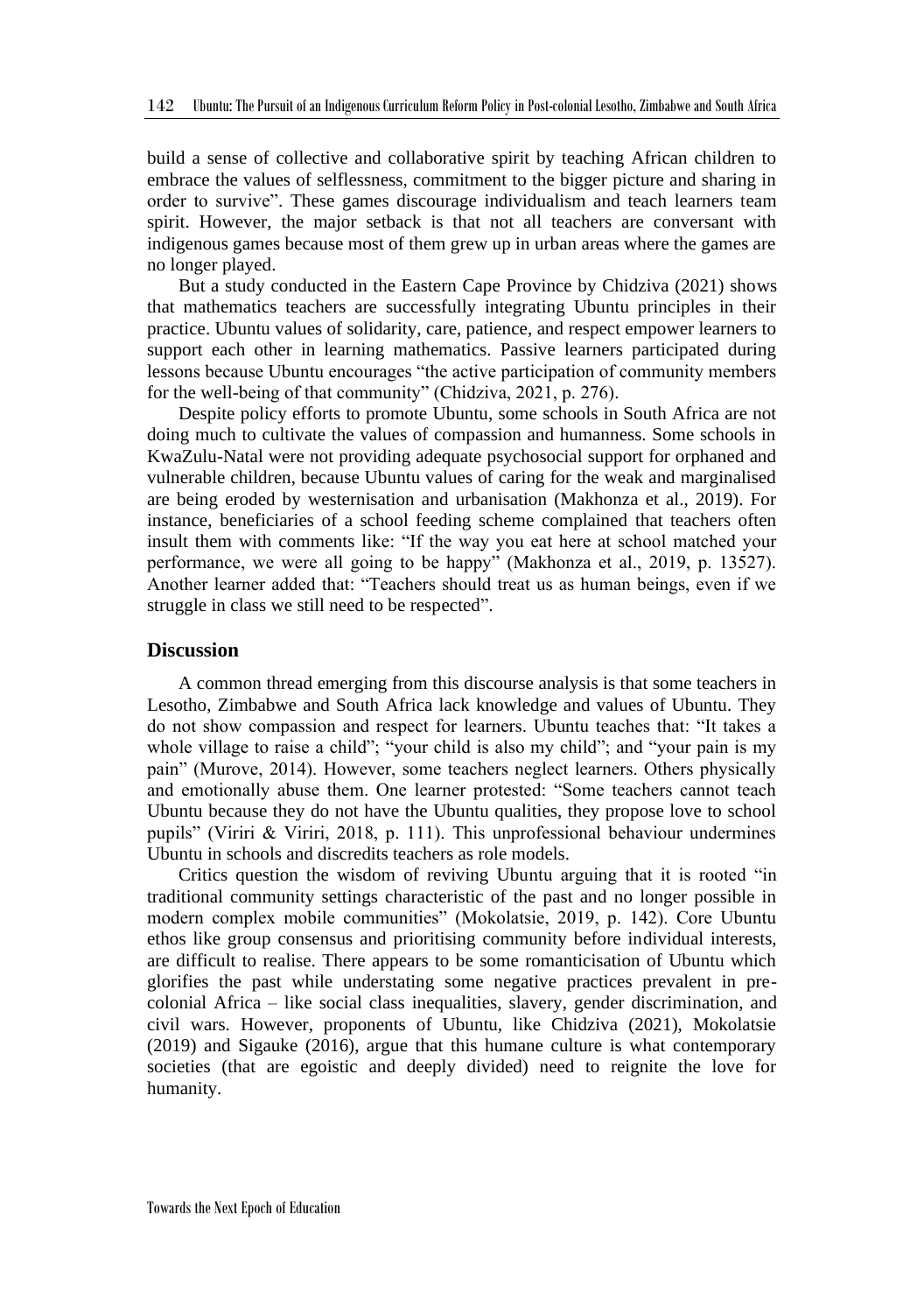#### **Conclusion**

Despite teething problems, this study shows that the pursuit of Ubuntu as a unifying indigenous philosophy is rewarding for curriculum reform in post-colonial societies. By promoting a home-brewed Southern Theory, the implementation of Ubuntu as an overarching philosophy disrupts the dominance of Northern Theory in curriculum reform discourse. Future research can pursue how curriculum reformers and teachers can nurture Ubuntu culture in schools, so that all learners are cared for irrespective of social class background. Further studies can internationalise Ubuntu as an alternative Southern Theory that unifies a volatile and fractured world. Promoting Ubuntu can benefit humanity. Neglecting this humane philosophy catalyses segregation, distrust and hostility among communities and nationalities that are highly interdependent (but deeply divided) in a volatile 21<sup>st</sup> century.

#### **References**

- Bangura, A. K. (2009): Federalism, economic development, science and technology for a United States of Africa: An ubuntu-clustering approach. *The Journal of Pan African Studies*, 3(2), 33-70.
- Chakraborty, D. (2021): Decolonial saboteur. *Kairos: A Journal of Critical Symposium*, 6(1), 55-59.
- Chidziva, J. (2021): Using ubuntu values to enhance disruptive pedagogies for effective and meaningful teaching of grade 12 Euclidean geometry. Unpublished PhD Thesis, University of South Africa, Pretoria.
- Connell, R. (2007): *Southern Theory: The global dynamics of knowledge in Social Sciences*. Crows Nest (Australia): Allen and Unwin.
- DBE (Department of Basic Education) (2011): *Curriculum and Assessment Policy Statement Grades 10-12 History*. Pretoria: Government of South Africa.
- Lepotho, M. N. R. (2021): Application of ubuntu philosophy for the enhancement of Guidance and Counselling: An alternative for facilitating inclusive education in Lesotho. *African Perspectives of Research in Teaching & Learning*, 5(1), 95-107.
- Makhonza, L. O., Lawrence, K. C. & Khoane, M. M. (2019): Polygonal Ubuntu/Botho as a superlative value to embrace orphans and vulnerable children in schools. *Gender & Behaviour*, 17(3), 13522-13530.
- MoET (Ministry of Education and Training) (2009): *Curriculum and assessment policy: Education for individual and social development*. Maseru: Government Printers.
- MOPSE (Ministry of Primary and Secondary Education) (2015): *Curriculum Framework for Primary and Secondary Education 2015-2022*. Harare: Curriculum Development & Technical Services.
- Mokolatsie, C. N. (2019): Revisiting virtue ethics and spirituality of Botho: A study of an indigenous ethic of character formation in the moral thought and practice of Basotho. Unpublished PhD thesis, University of South Africa, Pretoria.
- Mullet, D. R. (2018): A general critical discourse analysis framework for educational research. *Journal of Advanced Academics*, 29(2), 116-142.
- Murove, M. F. (2014): Ubuntu. *Diogenes*, 59(3-4), 36-47.
- Nxumalo, S. A. & Mncube, D. W. (2019): Using indigenous games and knowledge to decolonise the school curriculum: Ubuntu perspectives. *Perspectives in Education*, 36(2), 103-118.

BCES Conference Books, 2022, Volume 20 | Part 3: School Education: Policies, Innovations, Practices & Entrepreneurship